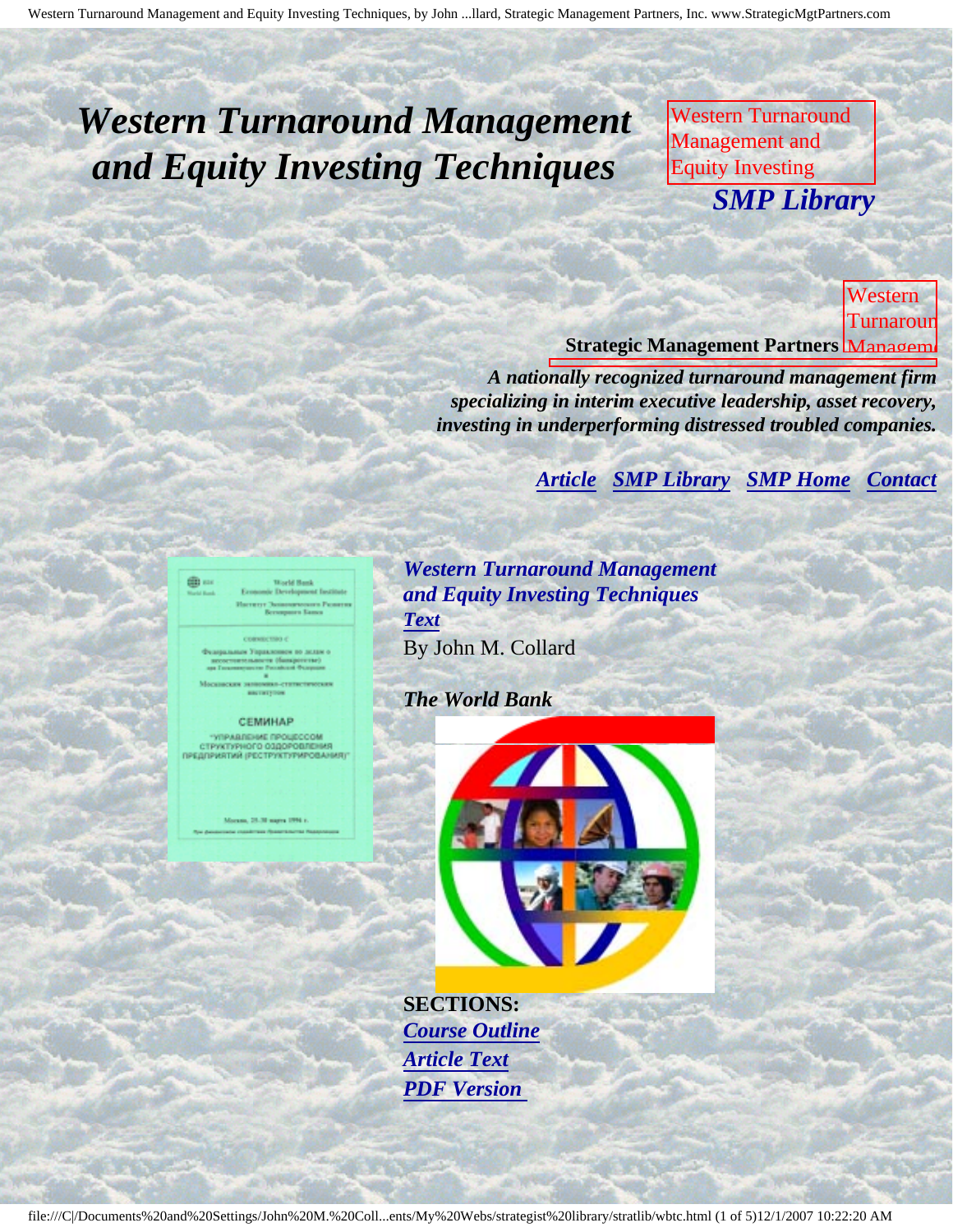Western Turnaround Management and Equity Investing Techniques, by John ...llard, Strategic Management Partners, Inc. www.StrategicMgtPartners.com

*[Sections](#page-0-2) [Index](#page-0-3)*

#### *John M. Collard*

**Strategic Management Partners** has been key in developing a training course presentation to introduce proven concepts and train turnaround and privatization professionals, government bankruptcy and privatization officials in the Russian Federation, Central Europe, China, and North America. The three day course stresses western turnaround techniques, application of turnaround management in the region (s), converting defense related businesses to peacetime economic enterprises, privatization management, signs of companies heading for trouble, cash flow enhancement, soliciting strategic alliance partners, raising investment capital, equity & venture capital investing techniques, developing exit strategies and negotiating the sale of company transactions.

John M. Collard, Chairman, Strategic Management Partners, Past Chairman of the Turnaround Management Association, a Certified Turnaround Professional (CTP), and Instructor said, "the course is unique in that it brings successful techniques of turnaround management, corporate renewal and equity investing to parts of the world that are undergoing transition. Often, problems in other parts of the world are much different than we normally think of in the U.S. when we undertake to turnaround a troubled enterprise. Two dimensions are added that must be addressed. First, where does the turnaround manager come from? In the western world we teach professionals how to be managers and how to market and sell. They gain experience in healthy companies before they become turnaround managers. In Russia and Central Europe, the ultimate demand economy for the last fifty years, managers have not had to use, nor have they been taught either skill [Marketing nor Management]." So where these managers will come from becomes a real dilemma. Teaching them now has become one answer, but the process will take time.

"The second added dimension is the concept of valuation, which affects both the initial purchase or investment and resalability of the company. Value is assigned to fixed assets by using 'liquidation' or 'net asset' valuation concepts. In a demand economy with inflationary accounting [which writes up assets, sometimes to increase collateral for additional funding], values on the books are usually overstated. Most business people are well schooled in DCF and other methods of applying value. What most miss completely, however is the concept of 'operating assets value', [the ability of the company to produce profits and cash flow]. There is little application of the concept of producing value for what investors or buyers are willing to pay," Collard said. While this will change as time passes, stock exchanges mature, and transactions become more prevalent in the region, until then negotiations will be difficult.

The course was originally designed as a three day presentation, but can be given in one or two day versions; or separated into components if required. It has been well received by sophisticated audiences who want to change the way things are done in their country or for their clients. While parts of the course are specific to the needs of change from a demand economy to free market, the concepts adapt well to the North American audience as well. After all, when a company is in trouble it needs Management, Marketing and Capital, all discussed at length in the course. A Restructuring Specialist, Economic Development Institute at The World Bank, said "this course is exactly what is needed in the Russian Federation and other developing countries that want change management to take them into the Global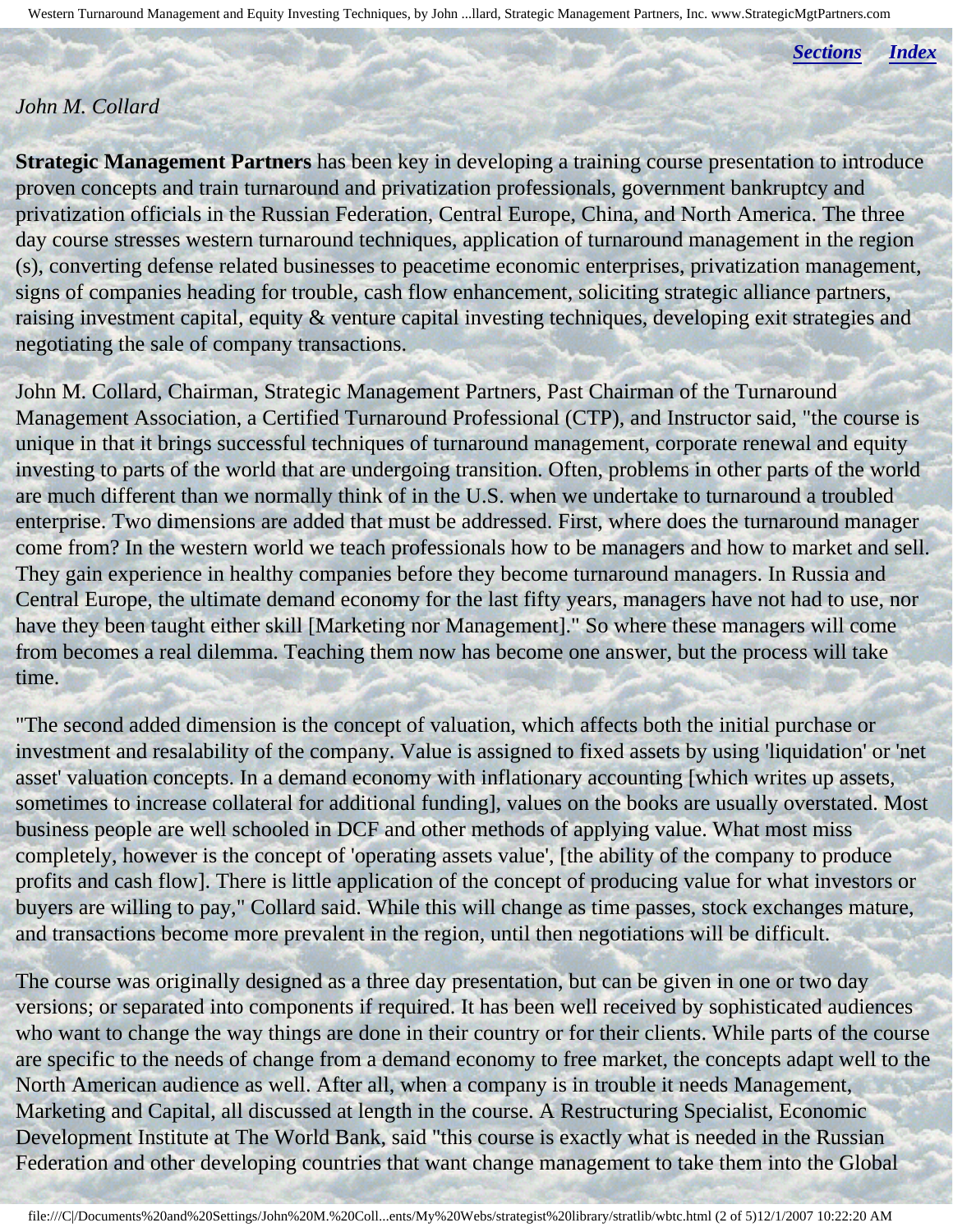Economy. It brings a detailed understanding of turnaround management and equity investing techniques to managers that have not had to deal with these issues before. The instructor's years of experience added a depth to this course, with real examples, that was key to help this sophisticated audience grasp these difficult and complex ideas." For more detail of the course presentation in Russia, see *[SMP Develops](http://members.aol.com/strategist/prwb.html)  [Course for World Bank](http://members.aol.com/strategist/prwb.html)* --- Subsequently, Yeltsin has named Anti-Crisis Management as a profession in Russia, and this course is being taught throughout the country.

### <span id="page-2-0"></span>Westerland Course Outline -- Turnaround Management  $\overline{\mathbf{r}}$ **and Equity Capital Investing**

Equity Investing

by

#### *[Sections](#page-0-2) [Index](#page-0-3)*

- 1. *Overview & Introduction* -- Discussion of purpose of the session, introduction of presenter(s), acknowledgments, general view of what is to be covered.
- 2. *Causes of Business Failure* -- The causes of business failure both external to and internal within the company, and why these are important to understand.
- 3. *Early Warning Signs of Business Failure* -- The common adverse signs of business failure both those financial and ratio driven and the fundamental behavior that indicates trouble on the horizon; prediction models; companies susceptible to trouble, and why business fail.
- 4. *Basic Requirements for a Successful Turnaround* -- Viable core business on which to build, prevention in transition, and balancing change. management processes to guide, financing to fund the turnaround, organizational resources, crisis
- The 5. *Characteristics of Effective Turnaround Managers* -- The key roles of managers and workout team, and the required management skills; the process is for the experienced, not the novice.
- 6. *Stages in the Turnaround Process* -- There are several stages in the process to be discussed one Bank at a time. There is a Transferable Skill-Set in the change control process.
	- 7. *Management Change Stage* -- The importance of changing management to lead the company and replacing managers who may impeded the turnaround. There are different styles of management required for crisis, stable company and entrepreneurial situations. Discusses management's readiness for a turnaround manager, how to select a turnaround specialist, how a specialist operates, the process of recovery, resistance to specialists, and engagement agreements.
	- 8. *Situation Analysis Stage* -- Is the company viable? Can it be saved? Developing a preliminary action plan, a focus on cash, the nature of the situation, detailed analysis of all elements of the company, the where and the how.
	- 9. *Emergency Action Stage* -- Short term and long term survival, take charge, control cash, what to do in all elements of the company, more of the where and the how.
	- 10. *Design and Selection of a Turnaround Strategy* -- The elements of strategic plans, types of turnaround strategies, which one to employ when, create a mission statement, focus on a value proposition, new market development, and the economic validity of the business.
	- 11. *Business Restructuring Stage* -- Enhancing profitability, maximize return on assets, re-energize the sales force, demand great customer service. The rebuilding process.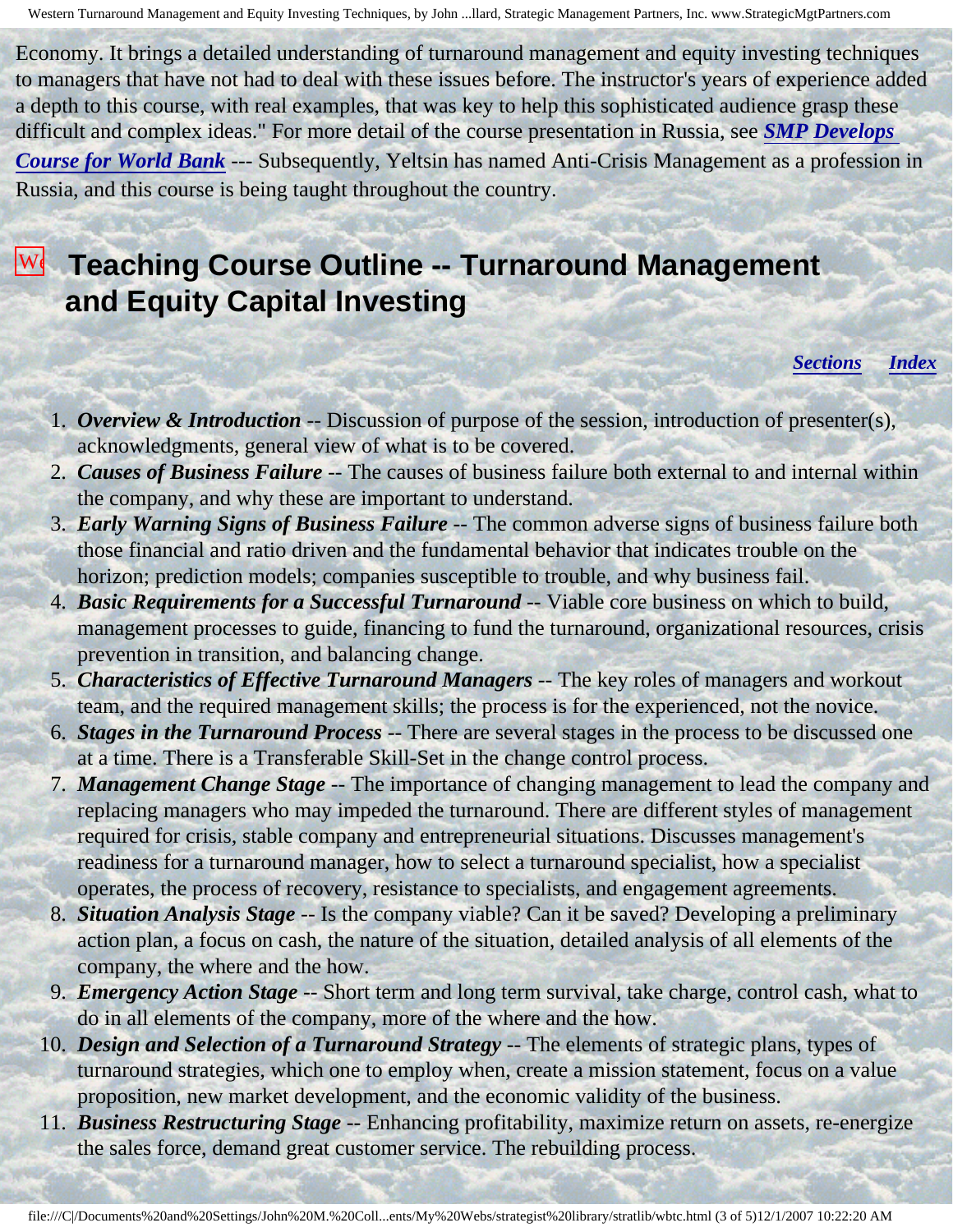Western Turnaround Management and Equity Investing Techniques, by John ...llard, Strategic Management Partners, Inc. www.StrategicMgtPartners.com

- 12. *Returning to the Normal Stage* -- Exploring new markets, emphasizing profitability, streamlining operations, managing R&D, develop control systems, and generating free cash flow. The management processes phases and actions.
- 13. *Understanding Venture Capital Investing* -- The process of private equity investing, economic forecast, what investors look for, investors selection criteria, and how to attract investors.
- 14. *Locating Sources of Investment* -- Turnaround financing for distressed companies, raising capital, where can and does capital come from, and capitalization structure.
- 15. *Selling the Business* -- Types of exit strategies and advantages and disadvantages of each.
- 16. *Prescription to Renewed Health* -- Conclusion covering the process and ultimate sale of the business.

*Reprinted with permission. The World Bank, 1996. Copyright 1996, Strategic Management Partners, Inc.* 410-263-9100

*[Sections](#page-0-2) [Index](#page-0-3)*

*[Index](#page-0-3)*

We welcome constructive inquires. More information is available if required.

There is more to Strategic Management Partner's *[Return to Home Page](http://members.aol.com/strategist/home.html#TOP)*

## **We Contact Information** Turnaround

<span id="page-3-0"></span>Management

and

Collard, Strategic

Partners,

Inc.,

The

Equity John M. Collard, Chairman Strategic Management Partners, Inc. 522 Horn Point Drive Annapolis, Maryland [MD] 21403 M. Voice 410-263-9100 Facsimile 410-263-6094 E-Mail Strategist@aol.com

We serve as experts for comment or quote, please contact us at **410-263-9100** [Tele

 $W_0$  welcom by We welcome constructive inquires, please send via E-Mail to: [Strategist.](mailto:Strategist@aol.com (library wbtc))